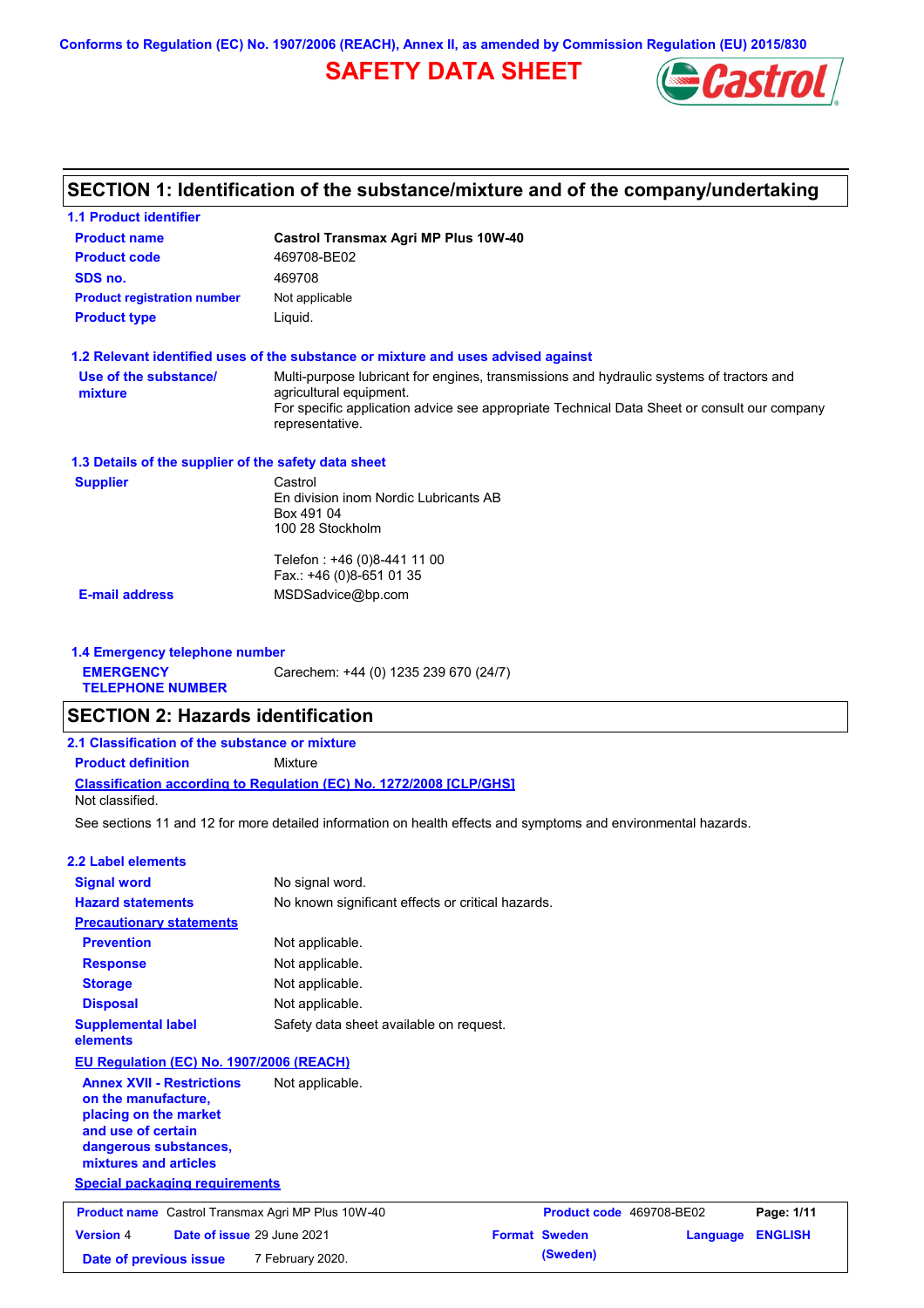### **SECTION 2: Hazards identification**

| <b>Containers to be fitted</b><br>with child-resistant<br>fastenings                                              | Not applicable.                                                                                                                                                                                                                                                                                                                                                                                                                                                                                                                                                                                                                               |
|-------------------------------------------------------------------------------------------------------------------|-----------------------------------------------------------------------------------------------------------------------------------------------------------------------------------------------------------------------------------------------------------------------------------------------------------------------------------------------------------------------------------------------------------------------------------------------------------------------------------------------------------------------------------------------------------------------------------------------------------------------------------------------|
| <b>Tactile warning of danger</b>                                                                                  | Not applicable.                                                                                                                                                                                                                                                                                                                                                                                                                                                                                                                                                                                                                               |
| 2.3 Other hazards                                                                                                 |                                                                                                                                                                                                                                                                                                                                                                                                                                                                                                                                                                                                                                               |
| <b>Results of PBT and vPvB</b><br>assessment                                                                      | Product does not meet the criteria for PBT or vPvB according to Regulation (EC) No. 1907/2006,<br>Annex XIII.                                                                                                                                                                                                                                                                                                                                                                                                                                                                                                                                 |
| <b>Product meets the criteria</b><br>for PBT or vPvB according<br>to Regulation (EC) No.<br>1907/2006, Annex XIII | This mixture does not contain any substances that are assessed to be a PBT or a vPvB.                                                                                                                                                                                                                                                                                                                                                                                                                                                                                                                                                         |
| Other hazards which do<br>not result in classification                                                            | Defatting to the skin.<br><b>USED ENGINE OILS</b><br>Used engine oil may contain hazardous components which have the potential to cause skin<br>cancer.<br>See Toxicological Information, section 11 of this Safety Data Sheet.<br>Note: High Pressure Applications<br>Injections through the skin resulting from contact with the product at high pressure constitute a<br>major medical emergency.<br>See 'Notes to physician' under First-Aid Measures, Section 4 of this Safety Data Sheet.<br>Experimental data on one or more of the components has been used to determine all or part of<br>the hazard classification of this product. |

### **SECTION 3: Composition/information on ingredients**

| <b>3.2 Mixtures</b> |  |  |  |  |
|---------------------|--|--|--|--|
|                     |  |  |  |  |

**Product definition**

Mixture

Highly refined base oil (IP 346 DMSO extract < 3%). Proprietary performance additives.

| <b>Product/ingredient</b><br>name                                                                   | <b>Identifiers</b>                                                                                   | %    | <b>Regulation (EC) No.</b><br>1272/2008 [CLP]                      | <b>Type</b> |
|-----------------------------------------------------------------------------------------------------|------------------------------------------------------------------------------------------------------|------|--------------------------------------------------------------------|-------------|
| Distillates (petroleum), hydrotreated<br>heavy paraffinic                                           | REACH #: 01-2119484627-25 $\geq$ 50 - ≤75<br>EC: 265-157-1<br>CAS: 64742-54-7<br>Index: 649-467-00-8 |      | Not classified.                                                    | $[2]$       |
| Distillates (petroleum), hydrotreated<br>heavy paraffinic                                           | REACH #: 01-2119484627-25 ≥10 - ≤25<br>EC: 265-157-1<br>CAS: 64742-54-7<br>Index: 649-467-00-8       |      | Asp. Tox. 1, H304                                                  | [1] [2]     |
| Distillates (petroleum), solvent-<br>dewaxed heavy paraffinic                                       | REACH #: 01-2119471299-27 ≤5<br>EC: 265-169-7<br>CAS: 64742-65-0<br>Index: 649-474-00-6              |      | Not classified.                                                    | $[2]$       |
| Distillates (petroleum), solvent-<br>dewaxed heavy paraffinic                                       | REACH #: 01-2119471299-27 ≤3<br>$EC: 265-169-7$<br>CAS: 64742-65-0<br>Index: 649-474-00-6            |      | Asp. Tox. 1, H304                                                  | [1] [2]     |
| Phosphorodithioic acid, mixed O,O-bis<br>(2-ethylhexyl and iso-Bu and iso-Pr)<br>esters, zinc salts | REACH #: 01-2119521201-61<br>EC: 288-917-4<br>CAS: 85940-28-9                                        | ו≥ ≤ | Skin Irrit. 2, H315<br>Eye Dam. 1, H318<br>Aquatic Chronic 2, H411 | $[1]$       |

**See Section 16 for the full text of the H statements declared above.**

#### **Type**

[1] Substance classified with a health or environmental hazard

[2] Substance with a workplace exposure limit

[3] Substance meets the criteria for PBT according to Regulation (EC) No. 1907/2006, Annex XIII

[4] Substance meets the criteria for vPvB according to Regulation (EC) No. 1907/2006, Annex XIII

[5] Substance of equivalent concern

[6] Additional disclosure due to company policy

Occupational exposure limits, if available, are listed in Section 8.

|                        | <b>Product name</b> Castrol Transmax Agri MP Plus 10W-40 | <b>Product code</b> 469708-BE02 |                  | Page: 2/11 |
|------------------------|----------------------------------------------------------|---------------------------------|------------------|------------|
| <b>Version 4</b>       | <b>Date of issue 29 June 2021</b>                        | <b>Format Sweden</b>            | Language ENGLISH |            |
| Date of previous issue | 7 February 2020.                                         | (Sweden)                        |                  |            |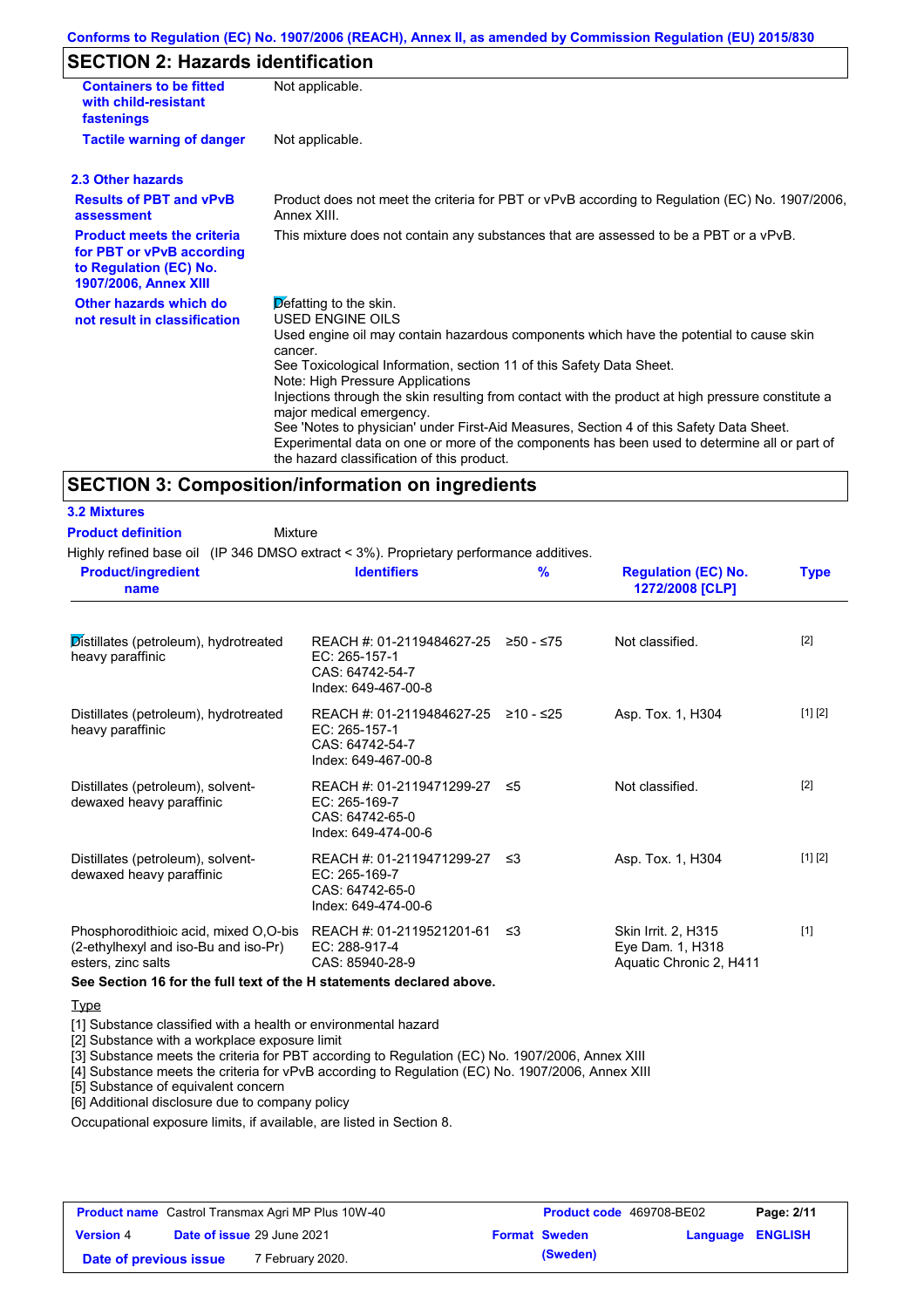### **SECTION 4: First aid measures**

#### Do not induce vomiting unless directed to do so by medical personnel. Get medical attention if symptoms occur. In case of contact, immediately flush eyes with plenty of water for at least 15 minutes. Eyelids should be held away from the eyeball to ensure thorough rinsing. Check for and remove any contact lenses. Get medical attention. **4.1 Description of first aid measures** If inhaled, remove to fresh air. Get medical attention if symptoms occur. **Ingestion Inhalation Eye contact Protection of first-aiders** No action shall be taken involving any personal risk or without suitable training. It may be dangerous to the person providing aid to give mouth-to-mouth resuscitation. **Skin contact** Wash skin thoroughly with soap and water or use recognised skin cleanser. Remove contaminated clothing and shoes. Wash clothing before reuse. Clean shoes thoroughly before reuse. Get medical attention if irritation develops.

#### **4.2 Most important symptoms and effects, both acute and delayed**

See Section 11 for more detailed information on health effects and symptoms.

| <b>Potential acute health effects</b> |                                                                                                                   |
|---------------------------------------|-------------------------------------------------------------------------------------------------------------------|
| <b>Inhalation</b>                     | Vapour inhalation under ambient conditions is not normally a problem due to low vapour<br>pressure.               |
| <b>Ingestion</b>                      | No known significant effects or critical hazards.                                                                 |
| <b>Skin contact</b>                   | Defatting to the skin. May cause skin dryness and irritation.                                                     |
| <b>Eye contact</b>                    | Not classified as an eye irritant. Based on data available for this or related materials.                         |
|                                       | Delayed and immediate effects as well as chronic effects from short and long-term exposure                        |
| <b>Inhalation</b>                     | Overexposure to the inhalation of airborne droplets or aerosols may cause irritation of the<br>respiratory tract. |
| <b>Ingestion</b>                      | Ingestion of large quantities may cause nausea and diarrhoea.                                                     |
| <b>Skin contact</b>                   | Prolonged or repeated contact can defat the skin and lead to irritation and/or dermatitis.                        |
| Eye contact                           | Potential risk of transient stinging or redness if accidental eye contact occurs.                                 |
|                                       | 4.3 Indication of any immediate medical attention and special treatment needed                                    |
| Notes to physician                    | Treatment should in general he symptomatic and directed to relieving any effects                                  |

| <b>Notes to physician</b> | Treatment should in general be symptomatic and directed to relieving any effects.                 |
|---------------------------|---------------------------------------------------------------------------------------------------|
|                           | Note: High Pressure Applications                                                                  |
|                           | Injections through the skin resulting from contact with the product at high pressure constitute a |
|                           | major medical emergency. Injuries may not appear serious at first but within a few hours tissue   |
|                           | becomes swollen, discoloured and extremely painful with extensive subcutaneous necrosis.          |
|                           | Surgical exploration should be undertaken without delay. Thorough and extensive debridement       |
|                           | of the wound and underlying tissue is necessary to minimise tissue loss and prevent or limit      |
|                           | permanent damage. Note that high pressure may force the product considerable distances            |
|                           | along tissue planes.                                                                              |

### **SECTION 5: Firefighting measures**

| 5.1 Extinguishing media                                   |                                                                                                                                                                                                                                                                                                                                                                   |
|-----------------------------------------------------------|-------------------------------------------------------------------------------------------------------------------------------------------------------------------------------------------------------------------------------------------------------------------------------------------------------------------------------------------------------------------|
| <b>Suitable extinguishing</b><br>media                    | In case of fire, use foam, dry chemical or carbon dioxide extinguisher or spray.                                                                                                                                                                                                                                                                                  |
| <b>Unsuitable extinguishing</b><br>media                  | Do not use water jet. The use of a water jet may cause the fire to spread by splashing the<br>burning product.                                                                                                                                                                                                                                                    |
| 5.2 Special hazards arising from the substance or mixture |                                                                                                                                                                                                                                                                                                                                                                   |
| <b>Hazards from the</b><br>substance or mixture           | In a fire or if heated, a pressure increase will occur and the container may burst.                                                                                                                                                                                                                                                                               |
| <b>Hazardous combustion</b><br>products                   | Combustion products may include the following:<br>carbon oxides (CO, CO <sub>2</sub> ) (carbon monoxide, carbon dioxide)                                                                                                                                                                                                                                          |
| 5.3 Advice for firefighters                               |                                                                                                                                                                                                                                                                                                                                                                   |
| <b>Special precautions for</b><br>fire-fighters           | No action shall be taken involving any personal risk or without suitable training. Promptly<br>isolate the scene by removing all persons from the vicinity of the incident if there is a fire.                                                                                                                                                                    |
| <b>Special protective</b><br>equipment for fire-fighters  | Fire-fighters should wear appropriate protective equipment and self-contained breathing<br>apparatus (SCBA) with a full face-piece operated in positive pressure mode. Clothing for fire-<br>fighters (including helmets, protective boots and gloves) conforming to European standard EN<br>469 will provide a basic level of protection for chemical incidents. |

|                        | <b>Product name</b> Castrol Transmax Agri MP Plus 10W-40 | Product code 469708-BE02 |                         | Page: 3/11 |
|------------------------|----------------------------------------------------------|--------------------------|-------------------------|------------|
| <b>Version 4</b>       | Date of issue 29 June 2021                               | <b>Format Sweden</b>     | <b>Language ENGLISH</b> |            |
| Date of previous issue | 7 February 2020.                                         | (Sweden)                 |                         |            |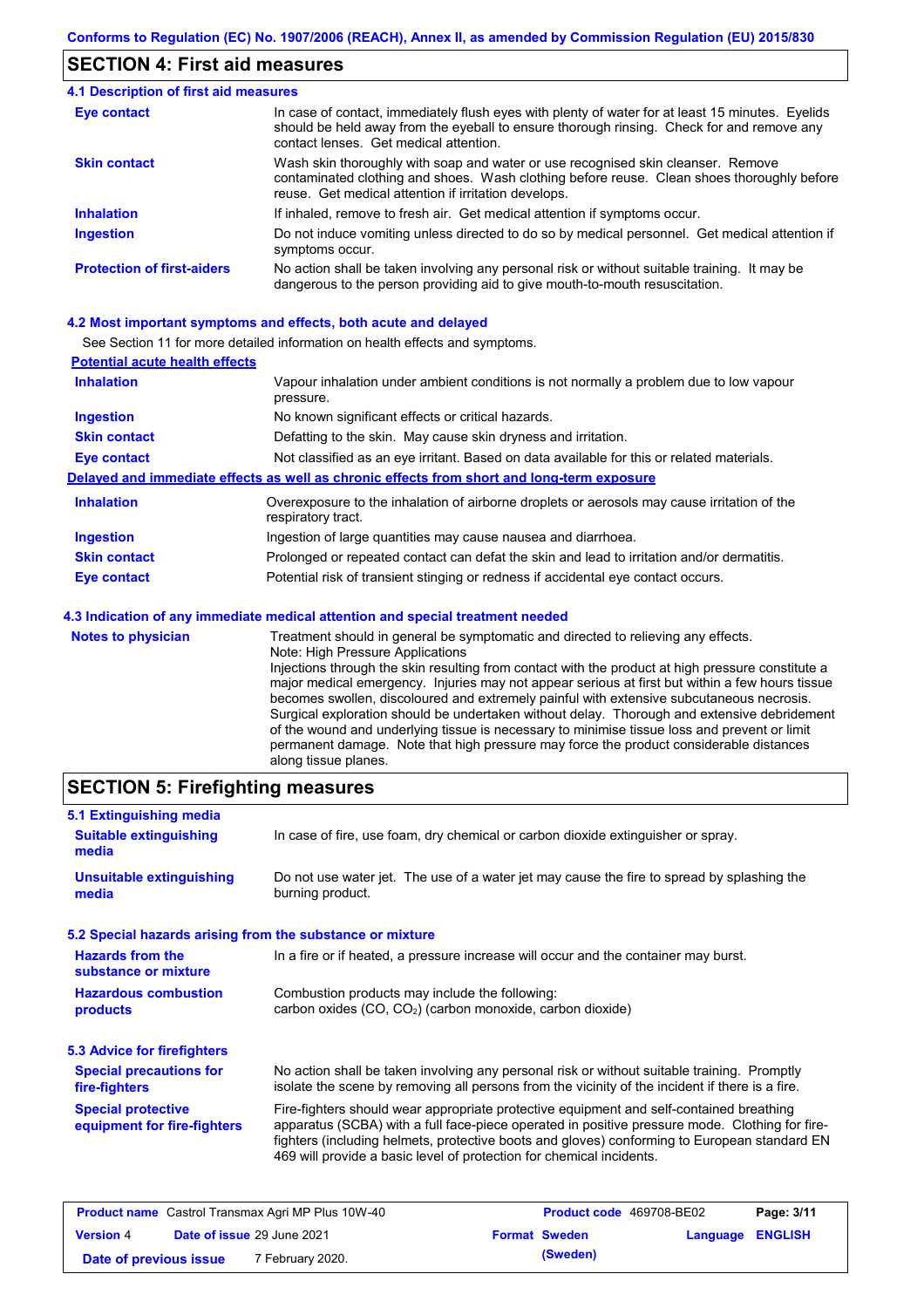### **SECTION 6: Accidental release measures**

|                                                          | 6.1 Personal precautions, protective equipment and emergency procedures                                                                                                                                                                                                                                                                                                                        |
|----------------------------------------------------------|------------------------------------------------------------------------------------------------------------------------------------------------------------------------------------------------------------------------------------------------------------------------------------------------------------------------------------------------------------------------------------------------|
| For non-emergency<br>personnel                           | No action shall be taken involving any personal risk or without suitable training. Evacuate<br>surrounding areas. Keep unnecessary and unprotected personnel from entering. Do not touch<br>or walk through spilt material. Floors may be slippery; use care to avoid falling. Put on<br>appropriate personal protective equipment.                                                            |
| For emergency responders                                 | Entry into a confined space or poorly ventilated area contaminated with vapour, mist or fume is<br>extremely hazardous without the correct respiratory protective equipment and a safe system of<br>work. Wear self-contained breathing apparatus. Wear a suitable chemical protective suit.<br>Chemical resistant boots. See also the information in "For non-emergency personnel".           |
| <b>6.2 Environmental</b><br>precautions                  | Avoid dispersal of spilt material and runoff and contact with soil, waterways, drains and sewers.<br>Inform the relevant authorities if the product has caused environmental pollution (sewers,<br>waterways, soil or air).                                                                                                                                                                    |
| 6.3 Methods and material for containment and cleaning up |                                                                                                                                                                                                                                                                                                                                                                                                |
| <b>Small spill</b>                                       | Stop leak if without risk. Move containers from spill area. Absorb with an inert material and<br>place in an appropriate waste disposal container. Dispose of via a licensed waste disposal<br>contractor.                                                                                                                                                                                     |
| <b>Large spill</b>                                       | Stop leak if without risk. Move containers from spill area. Prevent entry into sewers, water<br>courses, basements or confined areas. Contain and collect spillage with non-combustible,<br>absorbent material e.g. sand, earth, vermiculite or diatomaceous earth and place in container<br>for disposal according to local regulations. Dispose of via a licensed waste disposal contractor. |
| 6.4 Reference to other<br><b>sections</b>                | See Section 1 for emergency contact information.<br>See Section 5 for firefighting measures.<br>See Section 8 for information on appropriate personal protective equipment.<br>See Section 12 for environmental precautions.<br>See Section 13 for additional waste treatment information.                                                                                                     |

### **SECTION 7: Handling and storage**

### **7.1 Precautions for safe handling**

| <b>Protective measures</b>                                                           | Put on appropriate personal protective equipment.                                                                                                                                                                                                                                                                                                                                                                                                                                        |
|--------------------------------------------------------------------------------------|------------------------------------------------------------------------------------------------------------------------------------------------------------------------------------------------------------------------------------------------------------------------------------------------------------------------------------------------------------------------------------------------------------------------------------------------------------------------------------------|
| <b>Advice on general</b><br>occupational hygiene                                     | Eating, drinking and smoking should be prohibited in areas where this material is handled,<br>stored and processed. Wash thoroughly after handling. Remove contaminated clothing and<br>protective equipment before entering eating areas. See also Section 8 for additional<br>information on hygiene measures.                                                                                                                                                                         |
| <b>7.2 Conditions for safe</b><br>storage, including any<br><i>incompatibilities</i> | Store in accordance with local requiations. Store in a dry, cool and well-ventilated area, away<br>from incompatible materials (see Section 10). Keep away from heat and direct sunlight. Keep<br>container tightly closed and sealed until ready for use. Containers that have been opened must<br>be carefully resealed and kept upright to prevent leakage. Store and use only in equipment/<br>containers designed for use with this product. Do not store in unlabelled containers. |
| <b>Not suitable</b>                                                                  | Prolonged exposure to elevated temperature.                                                                                                                                                                                                                                                                                                                                                                                                                                              |
| 7.3 Specific end use(s)                                                              |                                                                                                                                                                                                                                                                                                                                                                                                                                                                                          |
| <b>Recommendations</b>                                                               | See section 1.2 and Exposure scenarios in annex, if applicable.                                                                                                                                                                                                                                                                                                                                                                                                                          |

## **SECTION 8: Exposure controls/personal protection**

| <b>Occupational exposure limits</b>                      | No exposure limit value known.                                                                                                                                                                                             |  |  |  |
|----------------------------------------------------------|----------------------------------------------------------------------------------------------------------------------------------------------------------------------------------------------------------------------------|--|--|--|
| <b>Product/ingredient name</b>                           | <b>Exposure limit values</b>                                                                                                                                                                                               |  |  |  |
| Distillates (petroleum), hydrotreated heavy paraffinic   | Work environment authority Regulation 2018:1 (Sweden).<br>TWA: 1 mg/m <sup>3</sup> 8 hours. Issued/Revised: 8/1996 Form: mist and fume<br>STEL: 3 mg/m <sup>3</sup> 15 minutes. Issued/Revised: 8/1996 Form: mist and fume |  |  |  |
| Distillates (petroleum), hydrotreated heavy paraffinic   | Work environment authority Regulation 2018:1 (Sweden).<br>TWA: 1 mg/m <sup>3</sup> 8 hours. Issued/Revised: 8/1996 Form: mist and fume<br>STEL: 3 mg/m <sup>3</sup> 15 minutes. Issued/Revised: 8/1996 Form: mist and fume |  |  |  |
| Distillates (petroleum), solvent-dewaxed heavy           | Work environment authority Regulation 2018:1 (Sweden).                                                                                                                                                                     |  |  |  |
| paraffinic                                               | TWA: 1 mg/m <sup>3</sup> 8 hours. Issued/Revised: 8/1996 Form: mist and fume<br>STEL: 3 mg/m <sup>3</sup> 15 minutes. Issued/Revised: 8/1996 Form: mist and fume                                                           |  |  |  |
| Distillates (petroleum), solvent-dewaxed heavy           | Work environment authority Regulation 2018:1 (Sweden).                                                                                                                                                                     |  |  |  |
| <b>Product name</b> Castrol Transmax Agri MP Plus 10W-40 | Product code 469708-BE02<br>Page: 4/11                                                                                                                                                                                     |  |  |  |
| Date of issue 29 June 2021<br><b>Version 4</b>           | <b>Format Sweden</b><br><b>ENGLISH</b><br>Language                                                                                                                                                                         |  |  |  |
| 7 February 2020.<br>Date of previous issue               | (Sweden)                                                                                                                                                                                                                   |  |  |  |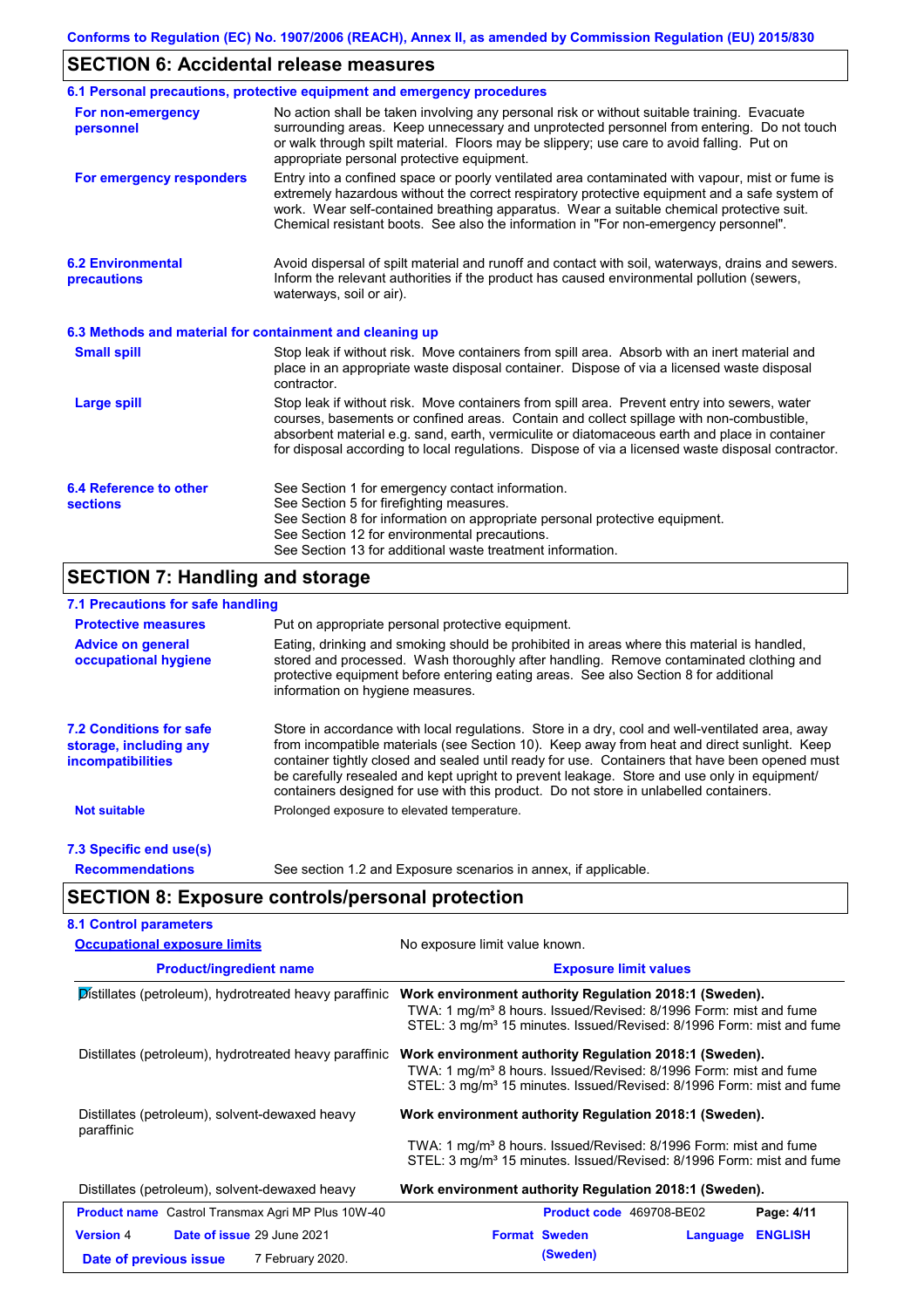### **SECTION 8: Exposure controls/personal protection**

 TWA: 1 mg/m³ 8 hours. Issued/Revised: 8/1996 Form: mist and fume STEL: 3 mg/m<sup>3</sup> 15 minutes. Issued/Revised: 8/1996 Form: mist and fume

Whilst specific OELs for certain components may be shown in this section, other components may be present in any mist, vapour or dust produced. Therefore, the specific OELs may not be applicable to the product as a whole and are provided for guidance only.

#### **Recommended monitoring procedures**

If this product contains ingredients with exposure limits, personal, workplace atmosphere or biological monitoring may be required to determine the effectiveness of the ventilation or other control measures and/or the necessity to use respiratory protective equipment. Reference should be made to monitoring standards, such as the following: European Standard EN 689 (Workplace atmospheres - Guidance for the assessment of exposure by inhalation to chemical agents for comparison with limit values and measurement strategy) European Standard EN 14042 (Workplace atmospheres - Guide for the application and use of procedures for the assessment of exposure to chemical and biological agents) European Standard EN 482 (Workplace atmospheres - General requirements for the performance of procedures for the measurement of chemical agents) Reference to national guidance documents for methods for the determination of hazardous substances will also be required.

#### **Derived No Effect Level**

No DNELs/DMELs available.

#### **Predicted No Effect Concentration**

No PNECs available

| <b>8.2 Exposure controls</b>                             |                                                                                                                                                                                                                                                                                                                                                                                                                                                                                                                                                                                                                                                                                                                                                                                                                                                                                                                                                                                                         |                          |                  |            |
|----------------------------------------------------------|---------------------------------------------------------------------------------------------------------------------------------------------------------------------------------------------------------------------------------------------------------------------------------------------------------------------------------------------------------------------------------------------------------------------------------------------------------------------------------------------------------------------------------------------------------------------------------------------------------------------------------------------------------------------------------------------------------------------------------------------------------------------------------------------------------------------------------------------------------------------------------------------------------------------------------------------------------------------------------------------------------|--------------------------|------------------|------------|
| <b>Appropriate engineering</b><br><b>controls</b>        | Provide exhaust ventilation or other engineering controls to keep the relevant airborne<br>concentrations below their respective occupational exposure limits.<br>All activities involving chemicals should be assessed for their risks to health, to ensure<br>exposures are adequately controlled. Personal protective equipment should only be considered<br>after other forms of control measures (e.g. engineering controls) have been suitably evaluated.<br>Personal protective equipment should conform to appropriate standards, be suitable for use, be<br>kept in good condition and properly maintained.<br>Your supplier of personal protective equipment should be consulted for advice on selection and<br>appropriate standards. For further information contact your national organisation for standards.<br>The final choice of protective equipment will depend upon a risk assessment. It is important to<br>ensure that all items of personal protective equipment are compatible. |                          |                  |            |
| <b>Individual protection measures</b>                    |                                                                                                                                                                                                                                                                                                                                                                                                                                                                                                                                                                                                                                                                                                                                                                                                                                                                                                                                                                                                         |                          |                  |            |
| <b>Hygiene measures</b>                                  | Wash hands, forearms and face thoroughly after handling chemical products, before eating,<br>smoking and using the lavatory and at the end of the working period. Ensure that eyewash<br>stations and safety showers are close to the workstation location.                                                                                                                                                                                                                                                                                                                                                                                                                                                                                                                                                                                                                                                                                                                                             |                          |                  |            |
| <b>Respiratory protection</b>                            | In case of insufficient ventilation, wear suitable respiratory equipment.<br>The correct choice of respiratory protection depends upon the chemicals being handled, the<br>conditions of work and use, and the condition of the respiratory equipment. Safety procedures<br>should be developed for each intended application. Respiratory protection equipment should<br>therefore be chosen in consultation with the supplier/manufacturer and with a full assessment<br>of the working conditions.                                                                                                                                                                                                                                                                                                                                                                                                                                                                                                   |                          |                  |            |
| <b>Eye/face protection</b>                               | Safety glasses with side shields.                                                                                                                                                                                                                                                                                                                                                                                                                                                                                                                                                                                                                                                                                                                                                                                                                                                                                                                                                                       |                          |                  |            |
| <b>Skin protection</b>                                   |                                                                                                                                                                                                                                                                                                                                                                                                                                                                                                                                                                                                                                                                                                                                                                                                                                                                                                                                                                                                         |                          |                  |            |
| <b>Hand protection</b>                                   | <b>General Information:</b>                                                                                                                                                                                                                                                                                                                                                                                                                                                                                                                                                                                                                                                                                                                                                                                                                                                                                                                                                                             |                          |                  |            |
|                                                          | Because specific work environments and material handling practices vary, safety procedures<br>should be developed for each intended application. The correct choice of protective gloves<br>depends upon the chemicals being handled, and the conditions of work and use. Most gloves<br>provide protection for only a limited time before they must be discarded and replaced (even the<br>best chemically resistant gloves will break down after repeated chemical exposures).                                                                                                                                                                                                                                                                                                                                                                                                                                                                                                                        |                          |                  |            |
|                                                          | Gloves should be chosen in consultation with the supplier / manufacturer and taking account of<br>a full assessment of the working conditions.                                                                                                                                                                                                                                                                                                                                                                                                                                                                                                                                                                                                                                                                                                                                                                                                                                                          |                          |                  |            |
|                                                          | Recommended: Nitrile gloves.<br><b>Breakthrough time:</b>                                                                                                                                                                                                                                                                                                                                                                                                                                                                                                                                                                                                                                                                                                                                                                                                                                                                                                                                               |                          |                  |            |
|                                                          | Breakthrough time data are generated by glove manufacturers under laboratory test conditions<br>and represent how long a glove can be expected to provide effective permeation resistance. It<br>is important when following breakthrough time recommendations that actual workplace<br>conditions are taken into account. Always consult with your glove supplier for up-to-date<br>technical information on breakthrough times for the recommended glove type.<br>Our recommendations on the selection of gloves are as follows:                                                                                                                                                                                                                                                                                                                                                                                                                                                                      |                          |                  |            |
| <b>Product name</b> Castrol Transmax Agri MP Plus 10W-40 |                                                                                                                                                                                                                                                                                                                                                                                                                                                                                                                                                                                                                                                                                                                                                                                                                                                                                                                                                                                                         | Product code 469708-BE02 |                  | Page: 5/11 |
| <b>Version 4</b><br>Date of issue 29 June 2021           |                                                                                                                                                                                                                                                                                                                                                                                                                                                                                                                                                                                                                                                                                                                                                                                                                                                                                                                                                                                                         | <b>Format Sweden</b>     | Language ENGLISH |            |

**Date of previous issue (Sweden)** 7 February 2020.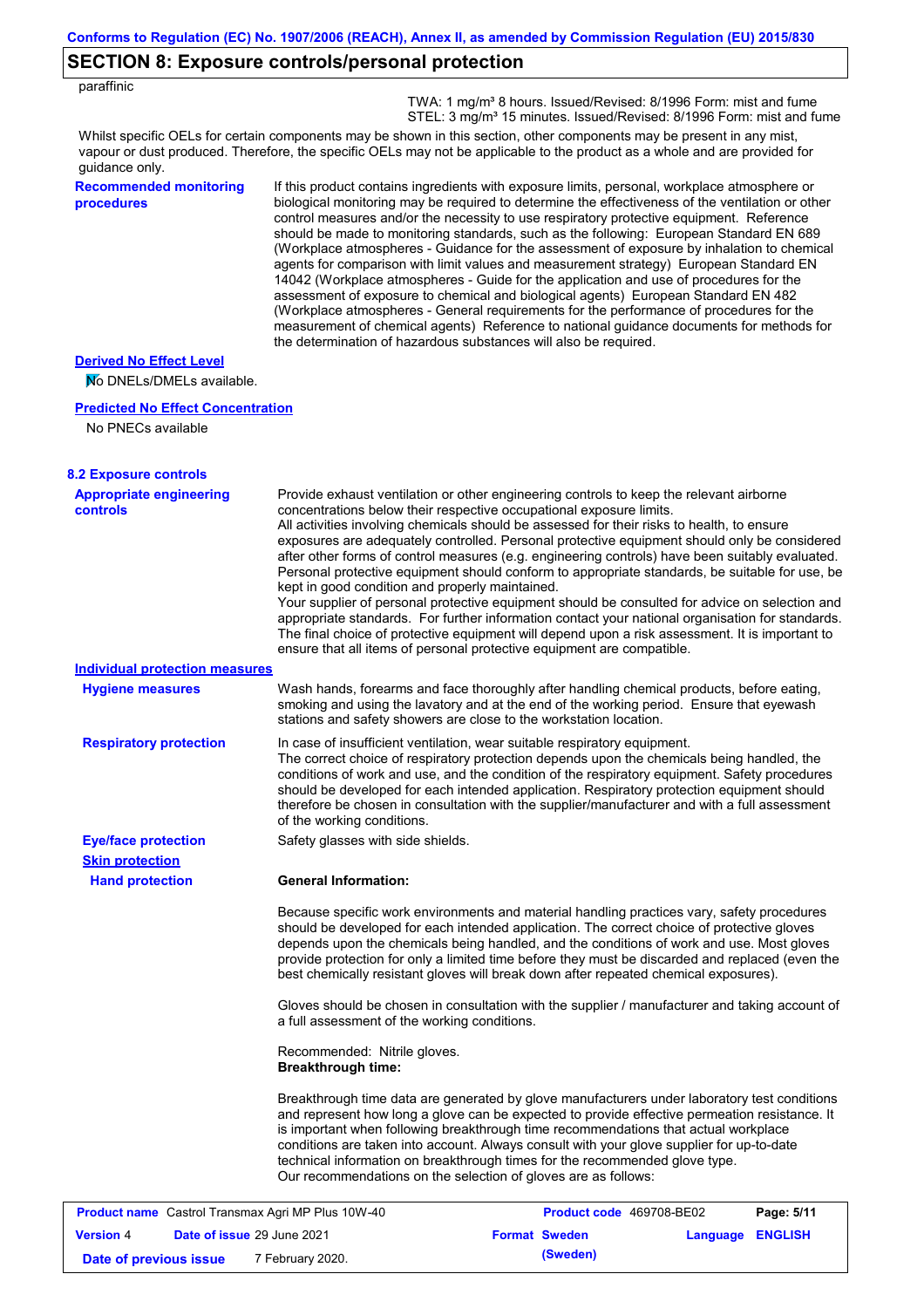### **SECTION 8: Exposure controls/personal protection**

Continuous contact:

|                                           | Gloves with a minimum breakthrough time of 240 minutes, or >480 minutes if suitable gloves<br>can be obtained.<br>If suitable gloves are not available to offer that level of protection, gloves with shorter<br>breakthrough times may be acceptable as long as appropriate glove maintenance and<br>replacement regimes are determined and adhered to.                                                                                                                                                                                                                                                                                                                              |
|-------------------------------------------|---------------------------------------------------------------------------------------------------------------------------------------------------------------------------------------------------------------------------------------------------------------------------------------------------------------------------------------------------------------------------------------------------------------------------------------------------------------------------------------------------------------------------------------------------------------------------------------------------------------------------------------------------------------------------------------|
|                                           | Short-term / splash protection:                                                                                                                                                                                                                                                                                                                                                                                                                                                                                                                                                                                                                                                       |
|                                           | Recommended breakthrough times as above.<br>It is recognised that for short-term, transient exposures, gloves with shorter breakthrough times<br>may commonly be used. Therefore, appropriate maintenance and replacement regimes must<br>be determined and rigorously followed.                                                                                                                                                                                                                                                                                                                                                                                                      |
|                                           | <b>Glove Thickness:</b>                                                                                                                                                                                                                                                                                                                                                                                                                                                                                                                                                                                                                                                               |
|                                           | For general applications, we recommend gloves with a thickness typically greater than 0.35 mm.                                                                                                                                                                                                                                                                                                                                                                                                                                                                                                                                                                                        |
|                                           | It should be emphasised that glove thickness is not necessarily a good predictor of glove<br>resistance to a specific chemical, as the permeation efficiency of the glove will be dependent<br>on the exact composition of the glove material. Therefore, glove selection should also be based<br>on consideration of the task requirements and knowledge of breakthrough times.<br>Glove thickness may also vary depending on the glove manufacturer, the glove type and the<br>glove model. Therefore, the manufacturers' technical data should always be taken into account<br>to ensure selection of the most appropriate glove for the task.                                     |
|                                           | Note: Depending on the activity being conducted, gloves of varying thickness may be required<br>for specific tasks. For example:                                                                                                                                                                                                                                                                                                                                                                                                                                                                                                                                                      |
|                                           | • Thinner gloves (down to 0.1 mm or less) may be required where a high degree of manual<br>dexterity is needed. However, these gloves are only likely to give short duration protection and<br>would normally be just for single use applications, then disposed of.                                                                                                                                                                                                                                                                                                                                                                                                                  |
|                                           | • Thicker gloves (up to 3 mm or more) may be required where there is a mechanical (as well<br>as a chemical) risk i.e. where there is abrasion or puncture potential.                                                                                                                                                                                                                                                                                                                                                                                                                                                                                                                 |
| <b>Skin and body</b>                      | Use of protective clothing is good industrial practice.<br>Personal protective equipment for the body should be selected based on the task being<br>performed and the risks involved and should be approved by a specialist before handling this<br>product.<br>Cotton or polyester/cotton overalls will only provide protection against light superficial<br>contamination that will not soak through to the skin. Overalls should be laundered on a regular<br>basis. When the risk of skin exposure is high (e.g. when cleaning up spillages or if there is a<br>risk of splashing) then chemical resistant aprons and/or impervious chemical suits and boots<br>will be required. |
| <b>Refer to standards:</b>                | Respiratory protection: EN 529<br>Gloves: EN 420, EN 374<br>Eye protection: EN 166<br>Filtering half-mask: EN 149<br>Filtering half-mask with valve: EN 405<br>Half-mask: EN 140 plus filter<br>Full-face mask: EN 136 plus filter<br>Particulate filters: EN 143<br>Gas/combined filters: EN 14387                                                                                                                                                                                                                                                                                                                                                                                   |
| <b>Environmental exposure</b><br>controls | Emissions from ventilation or work process equipment should be checked to ensure they<br>comply with the requirements of environmental protection legislation. In some cases, fume<br>scrubbers, filters or engineering modifications to the process equipment will be necessary to<br>reduce emissions to acceptable levels.                                                                                                                                                                                                                                                                                                                                                         |

### **SECTION 9: Physical and chemical properties**

### **9.1 Information on basic physical and chemical properties**

| <b>Appearance</b>                                        |                            |                          |          |                |
|----------------------------------------------------------|----------------------------|--------------------------|----------|----------------|
| <b>Physical state</b>                                    | Liguid.                    |                          |          |                |
| <b>Colour</b>                                            | Amber. [Light]             |                          |          |                |
| <b>Odour</b>                                             | Not available.             |                          |          |                |
| <b>Odour threshold</b>                                   | Not available.             |                          |          |                |
| pH                                                       | Not applicable.            |                          |          |                |
| <b>Product name</b> Castrol Transmax Agri MP Plus 10W-40 |                            | Product code 469708-BE02 |          | Page: 6/11     |
| <b>Version 4</b>                                         | Date of issue 29 June 2021 | <b>Format Sweden</b>     | Language | <b>ENGLISH</b> |
| Date of previous issue                                   | 7 February 2020.           | (Sweden)                 |          |                |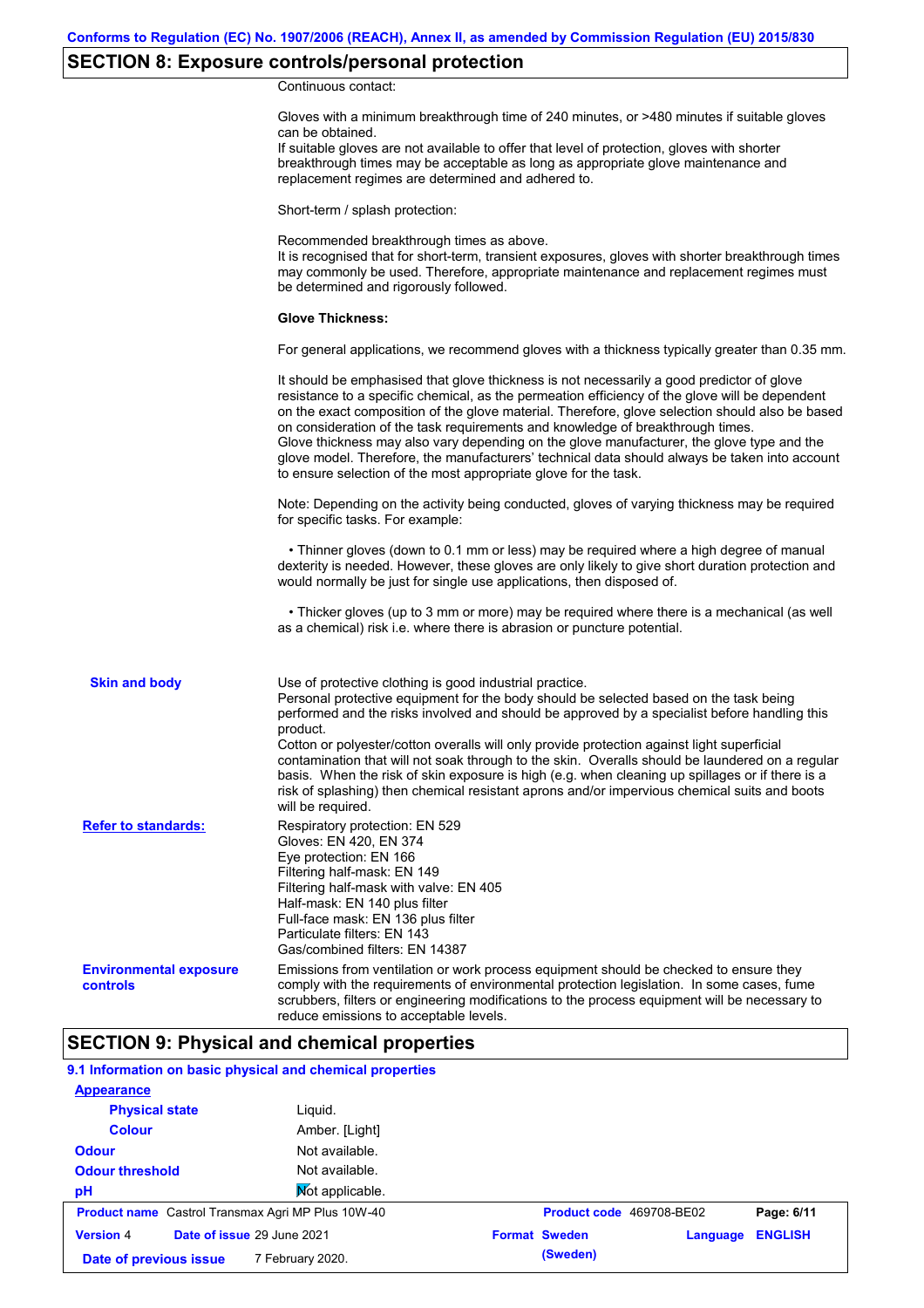# **SECTION 9: Physical and chemical properties**

| <b>Melting point/freezing point</b>                    | Not available.                                                                                                                          |
|--------------------------------------------------------|-----------------------------------------------------------------------------------------------------------------------------------------|
| Initial boiling point and boiling<br>range             | Not available.                                                                                                                          |
| <b>Pour point</b>                                      | -45 °C                                                                                                                                  |
| <b>Flash point</b>                                     | Open cup: >200°C (>392°F) [Cleveland.]                                                                                                  |
| <b>Evaporation rate</b>                                | Not available.                                                                                                                          |
| <b>Flammability (solid, gas)</b>                       | Not available.                                                                                                                          |
| <b>Upper/lower flammability or</b><br>explosive limits | Not available.                                                                                                                          |
| <b>Vapour pressure</b>                                 | Not available.                                                                                                                          |
| <b>Vapour density</b>                                  | Not available.                                                                                                                          |
| <b>Relative density</b>                                | Not available.                                                                                                                          |
| <b>Density</b>                                         | <1000 kg/m <sup>3</sup> (<1 g/cm <sup>3</sup> ) at 15 <sup>°</sup> C                                                                    |
| <b>Solubility(ies)</b>                                 | insoluble in water.                                                                                                                     |
| <b>Partition coefficient: n-octanol/</b><br>water      | Not available.                                                                                                                          |
| <b>Auto-ignition temperature</b>                       | Not available.                                                                                                                          |
| <b>Decomposition temperature</b>                       | Not available.                                                                                                                          |
| <b>Viscosity</b>                                       | Kinematic: 89 mm <sup>2</sup> /s (89 cSt) at 40 $^{\circ}$ C<br>Kinematic: 12.8 to 13.2 mm <sup>2</sup> /s (12.8 to 13.2 cSt) at 100 °C |
| <b>Explosive properties</b>                            | Not available.                                                                                                                          |
| <b>Oxidising properties</b>                            | Not available.                                                                                                                          |

#### **9.2 Other information**

No additional information.

### **SECTION 10: Stability and reactivity**

| <b>10.1 Reactivity</b>                            | No specific test data available for this product. Refer to Conditions to avoid and Incompatible<br>materials for additional information.                                |
|---------------------------------------------------|-------------------------------------------------------------------------------------------------------------------------------------------------------------------------|
| <b>10.2 Chemical stability</b>                    | The product is stable.                                                                                                                                                  |
| <b>10.3 Possibility of</b><br>hazardous reactions | Under normal conditions of storage and use, hazardous reactions will not occur.<br>Under normal conditions of storage and use, hazardous polymerisation will not occur. |
| <b>10.4 Conditions to avoid</b>                   | Avoid all possible sources of ignition (spark or flame).                                                                                                                |
| <b>10.5 Incompatible materials</b>                | Reactive or incompatible with the following materials: oxidising materials.                                                                                             |
| <b>10.6 Hazardous</b><br>decomposition products   | Under normal conditions of storage and use, hazardous decomposition products should not be<br>produced.                                                                 |

# **SECTION 11: Toxicological information**

| 11.1 Information on toxicological effects                |                                                                                                                             |                          |          |                |
|----------------------------------------------------------|-----------------------------------------------------------------------------------------------------------------------------|--------------------------|----------|----------------|
| <b>Acute toxicity estimates</b>                          |                                                                                                                             |                          |          |                |
| Not available.                                           |                                                                                                                             |                          |          |                |
| <b>Information on likely</b><br>routes of exposure       | Routes of entry anticipated: Dermal, Inhalation.                                                                            |                          |          |                |
| <b>Potential acute health effects</b>                    |                                                                                                                             |                          |          |                |
| <b>Inhalation</b>                                        | Vapour inhalation under ambient conditions is not normally a problem due to low vapour<br>pressure.                         |                          |          |                |
| <b>Ingestion</b>                                         | No known significant effects or critical hazards.                                                                           |                          |          |                |
| <b>Skin contact</b>                                      | Defatting to the skin. May cause skin dryness and irritation.                                                               |                          |          |                |
| Eye contact                                              | Not classified as an eye irritant. Based on data available for this or related materials.                                   |                          |          |                |
|                                                          | Symptoms related to the physical, chemical and toxicological characteristics                                                |                          |          |                |
| <b>Inhalation</b>                                        | May be harmful by inhalation if exposure to vapour, mists or fumes resulting from thermal<br>decomposition products occurs. |                          |          |                |
| <b>Ingestion</b>                                         | No specific data.                                                                                                           |                          |          |                |
| <b>Product name</b> Castrol Transmax Agri MP Plus 10W-40 |                                                                                                                             | Product code 469708-BE02 |          | Page: 7/11     |
| Date of issue 29 June 2021<br><b>Version 4</b>           |                                                                                                                             | <b>Format Sweden</b>     | Language | <b>ENGLISH</b> |
| Date of previous issue                                   | 7 February 2020.                                                                                                            | (Sweden)                 |          |                |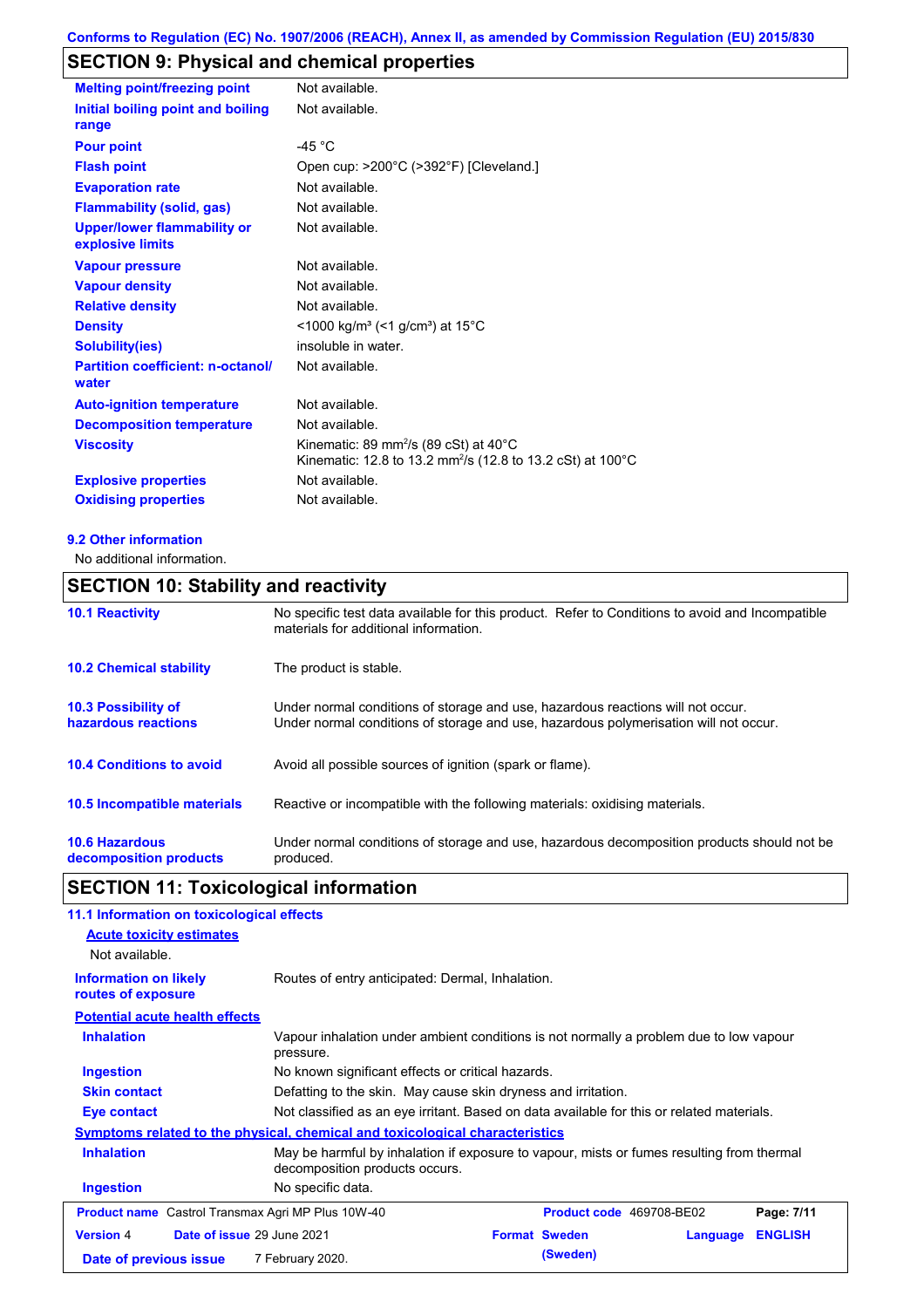## **SECTION 11: Toxicological information**

| <b>Skin contact</b>                     | Adverse symptoms may include the following:<br>irritation                                                                                                                                                                                                                                                                                                                                                |
|-----------------------------------------|----------------------------------------------------------------------------------------------------------------------------------------------------------------------------------------------------------------------------------------------------------------------------------------------------------------------------------------------------------------------------------------------------------|
|                                         | dryness<br>cracking                                                                                                                                                                                                                                                                                                                                                                                      |
| Eye contact                             | No specific data.                                                                                                                                                                                                                                                                                                                                                                                        |
|                                         | Delayed and immediate effects as well as chronic effects from short and long-term exposure                                                                                                                                                                                                                                                                                                               |
|                                         |                                                                                                                                                                                                                                                                                                                                                                                                          |
| <b>Inhalation</b>                       | Overexposure to the inhalation of airborne droplets or aerosols may cause irritation of the<br>respiratory tract.                                                                                                                                                                                                                                                                                        |
| <b>Ingestion</b>                        | Ingestion of large quantities may cause nausea and diarrhoea.                                                                                                                                                                                                                                                                                                                                            |
| <b>Skin contact</b>                     | Prolonged or repeated contact can defat the skin and lead to irritation and/or dermatitis.                                                                                                                                                                                                                                                                                                               |
| Eye contact                             | Potential risk of transient stinging or redness if accidental eye contact occurs.                                                                                                                                                                                                                                                                                                                        |
| <b>Potential chronic health effects</b> |                                                                                                                                                                                                                                                                                                                                                                                                          |
| <b>General</b>                          | USED ENGINE OILS<br>Combustion products resulting from the operation of internal combustion engines contaminate<br>engine oils during use. Used engine oil may contain hazardous components which have the<br>potential to cause skin cancer. Frequent or prolonged contact with all types and makes of used<br>engine oil must therefore be avoided and a high standard of personal hygiene maintained. |
| <b>Carcinogenicity</b>                  | No known significant effects or critical hazards.                                                                                                                                                                                                                                                                                                                                                        |
| <b>Mutagenicity</b>                     | No known significant effects or critical hazards.                                                                                                                                                                                                                                                                                                                                                        |
| <b>Developmental effects</b>            | No known significant effects or critical hazards.                                                                                                                                                                                                                                                                                                                                                        |
| <b>Fertility effects</b>                | No known significant effects or critical hazards.                                                                                                                                                                                                                                                                                                                                                        |

### **SECTION 12: Ecological information**

#### **12.1 Toxicity**

**Environmental hazards** Not classified as dangerous

#### **12.2 Persistence and degradability**

Not expected to be rapidly degradable.

#### **12.3 Bioaccumulative potential**

This product is not expected to bioaccumulate through food chains in the environment.

| <b>12.4 Mobility in soil</b>                            |                                                                      |
|---------------------------------------------------------|----------------------------------------------------------------------|
| <b>Soil/water partition</b><br><b>coefficient (Koc)</b> | Not available.                                                       |
| <b>Mobility</b>                                         | Spillages may penetrate the soil causing ground water contamination. |

#### **12.5 Results of PBT and vPvB assessment**

Product does not meet the criteria for PBT or vPvB according to Regulation (EC) No. 1907/2006, Annex XIII.

| 12.6 Other adverse effects          |                                                                                                                           |
|-------------------------------------|---------------------------------------------------------------------------------------------------------------------------|
| <b>Other ecological information</b> | Spills may form a film on water surfaces causing physical damage to organisms. Oxygen<br>transfer could also be impaired. |

### **SECTION 13: Disposal considerations**

### **13.1 Waste treatment methods**

### **Product**

**Methods of disposal**

Where possible, arrange for product to be recycled. Dispose of via an authorised person/ licensed waste disposal contractor in accordance with local regulations.

### **Hazardous waste** Yes.

#### **European waste catalogue (EWC)**

| Waste code         | <b>Waste designation</b>                                        |
|--------------------|-----------------------------------------------------------------|
| $\sqrt{13}$ 02 05* | mineral-based non-chlorinated engine, gear and lubricating oils |
| 13 01 10*          | mineral based non-chlorinated hydraulic oils                    |

However, deviation from the intended use and/or the presence of any potential contaminants may require an alternative waste disposal code to be assigned by the end user.

#### **Packaging**

| <b>Methods of disposal</b> | Where possible, arrange for product to be recycled. Dispose of via an authorised person/ |
|----------------------------|------------------------------------------------------------------------------------------|
|                            | licensed waste disposal contractor in accordance with local regulations.                 |

| <b>Product name</b> Castrol Transmax Agri MP Plus 10W-40 |                                   |                  | <b>Product code</b> 469708-BE02 |                      | Page: 8/11              |  |
|----------------------------------------------------------|-----------------------------------|------------------|---------------------------------|----------------------|-------------------------|--|
| <b>Version 4</b>                                         | <b>Date of issue 29 June 2021</b> |                  |                                 | <b>Format Sweden</b> | <b>Language ENGLISH</b> |  |
| Date of previous issue                                   |                                   | 7 February 2020. |                                 | (Sweden)             |                         |  |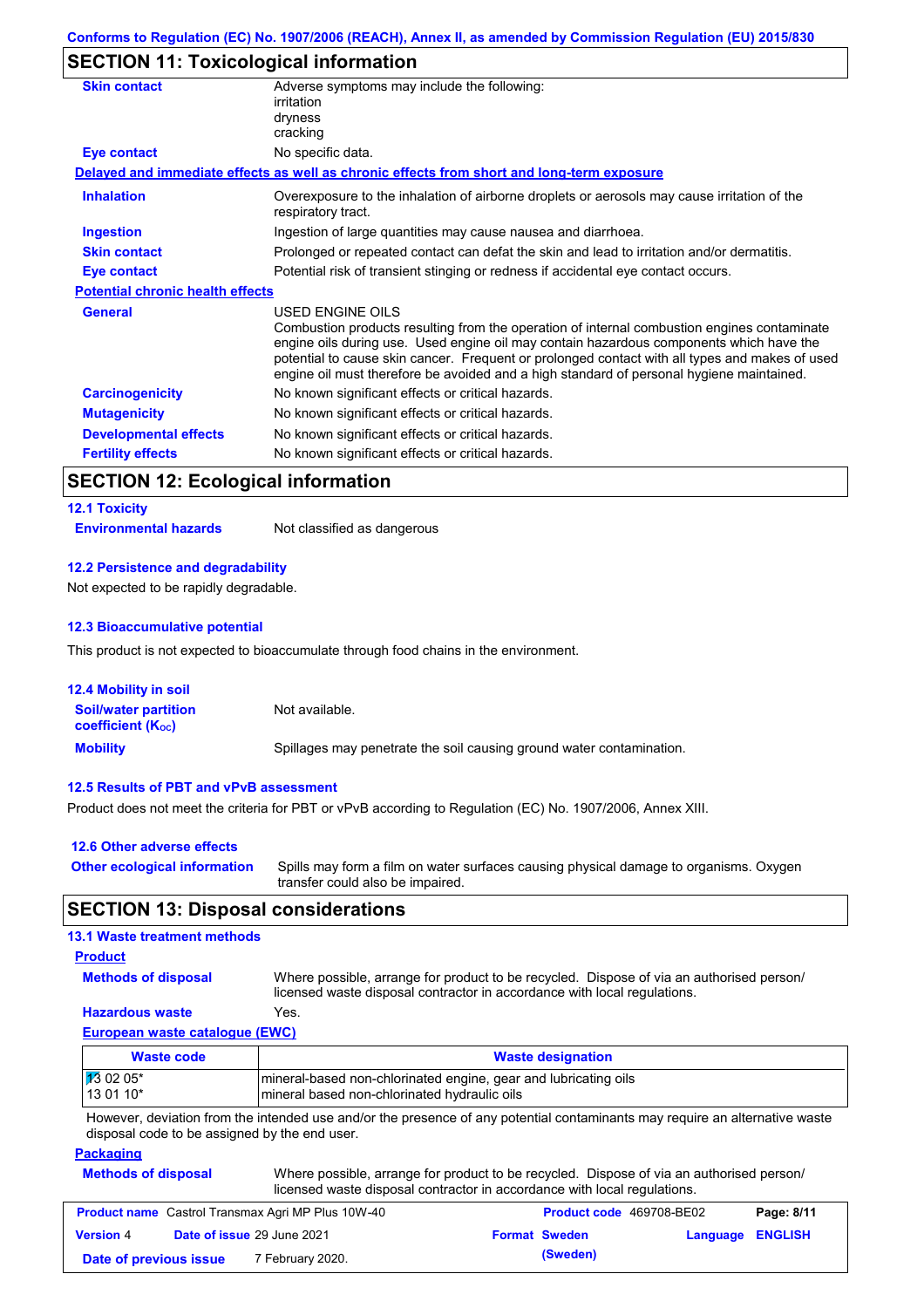### **SECTION 13: Disposal considerations**

| <b>Special precautions</b> | This material and its container must be disposed of in a safe way. Care should be taken when<br>handling emptied containers that have not been cleaned or rinsed out. Empty containers or<br>liners may retain some product residues. Empty containers represent a fire hazard as they may<br>contain flammable product residues and vapour. Never weld, solder or braze empty containers.<br>Avoid dispersal of spilt material and runoff and contact with soil, waterways, drains and sewers.                                                                                                                                                                                                                                                                                                   |
|----------------------------|---------------------------------------------------------------------------------------------------------------------------------------------------------------------------------------------------------------------------------------------------------------------------------------------------------------------------------------------------------------------------------------------------------------------------------------------------------------------------------------------------------------------------------------------------------------------------------------------------------------------------------------------------------------------------------------------------------------------------------------------------------------------------------------------------|
| <b>Methods of disposal</b> | The regulations regarding manufacturers' responsibility for packaging material waste is<br>regulated in "Förordningen om producentansvar för förpackningar". Packaging materials are to<br>be reused or recycled in accordance with the goals outlined in this regulation. The company<br>complies with this manufacturer's responsibility through its association with REPA, which is a<br>subsidiary company of four materials handling companies. The materials handling companies<br>collect, remove and process used and sorted packaging materials through the employment of<br>contractors. Questions regarding collection of packaging materials on a local basis may be<br>directed to the materials company and its contractors. For further information, contact REPA,<br>www.repa.se. |
|                            | Drums and containers are placed in a tilted position, approx 10°, drums are turned with the<br>bungholes downwards and the 2" bunghole in the lowest position, containers with the valve<br>downwards. Other packages are placed upside down for eduction. Let stand at temperatures<br>above 15°C until drip dry or at least 30 minutes. Recover and add the remainders in the process<br>where the product is used, or send for special waste treatment. Send empty packages to a<br>certified recycler/receiver for recycling.                                                                                                                                                                                                                                                                 |
| <b>References</b>          | Commission 2014/955/EU<br>Directive 2008/98/EC                                                                                                                                                                                                                                                                                                                                                                                                                                                                                                                                                                                                                                                                                                                                                    |

### **SECTION 14: Transport information**

|                                           | <b>ADR/RID</b> | <b>ADN</b>     | <b>IMDG</b>    | <b>IATA</b>    |
|-------------------------------------------|----------------|----------------|----------------|----------------|
| 14.1 UN number                            | Not regulated. | Not regulated. | Not regulated. | Not regulated. |
| 14.2 UN proper<br>shipping name           |                |                |                |                |
| <b>14.3 Transport</b><br>hazard class(es) |                |                |                |                |
| 14.4 Packing<br>group                     |                |                |                |                |
| 14.5<br><b>Environmental</b><br>hazards   | No.            | No.            | No.            | No.            |
| <b>Additional</b><br>information          |                |                |                |                |

**14.6 Special precautions for user** Not available.

| <b>14.7 Transport in bulk</b> | Not available. |
|-------------------------------|----------------|
| according to <b>IMO</b>       |                |
| <b>instruments</b>            |                |

### **SECTION 15: Regulatory information**

**15.1 Safety, health and environmental regulations/legislation specific for the substance or mixture**

#### **EU Regulation (EC) No. 1907/2006 (REACH)**

**Annex XIV - List of substances subject to authorisation**

### **Annex XIV**

None of the components are listed.

**Substances of very high concern**

None of the components are listed.

**EU Regulation (EC) No. 1907/2006 (REACH)**

| <b>Product name</b> Castrol Transmax Agri MP Plus 10W-40 |                                   |                             | <b>Product code</b> 469708-BE02 | Page: 9/11           |                         |  |
|----------------------------------------------------------|-----------------------------------|-----------------------------|---------------------------------|----------------------|-------------------------|--|
| <b>Version 4</b>                                         | <b>Date of issue 29 June 2021</b> |                             |                                 | <b>Format Sweden</b> | <b>Language ENGLISH</b> |  |
| Date of previous issue                                   |                                   | <sup>7</sup> February 2020. |                                 | (Sweden)             |                         |  |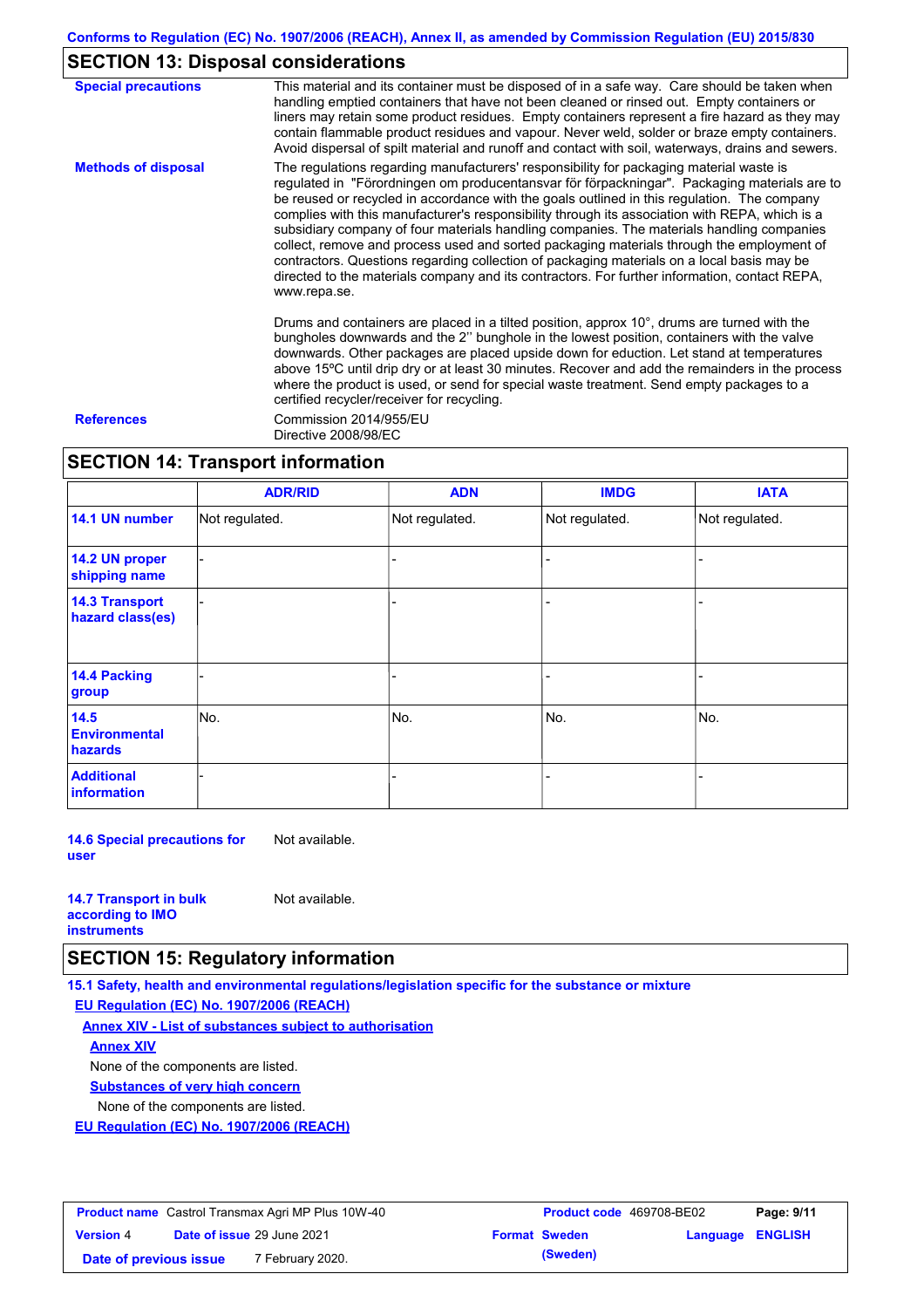# **SECTION 15: Regulatory information**

| <b>Annex XVII - Restrictions</b>                                | Not applicable.                                                                                                                |
|-----------------------------------------------------------------|--------------------------------------------------------------------------------------------------------------------------------|
| on the manufacture,                                             |                                                                                                                                |
| placing on the market                                           |                                                                                                                                |
| and use of certain<br>dangerous substances,                     |                                                                                                                                |
| mixtures and articles                                           |                                                                                                                                |
| <b>Other regulations</b>                                        |                                                                                                                                |
| <b>REACH Status</b>                                             | The company, as identified in Section 1, sells this product in the EU in compliance with the<br>current requirements of REACH. |
| <b>United States inventory</b><br>(TSCA 8b)                     | All components are active or exempted.                                                                                         |
| <b>Australia inventory (AICS)</b>                               | All components are listed or exempted.                                                                                         |
| <b>Canada inventory</b>                                         | All components are listed or exempted.                                                                                         |
| <b>China inventory (IECSC)</b>                                  | All components are listed or exempted.                                                                                         |
| <b>Japan inventory (ENCS)</b>                                   | All components are listed or exempted.                                                                                         |
| <b>Korea inventory (KECI)</b>                                   | All components are listed or exempted.                                                                                         |
| <b>Philippines inventory</b><br>(PICCS)                         | All components are listed or exempted.                                                                                         |
| <b>Taiwan Chemical</b><br><b>Substances Inventory</b><br>(TCSI) | All components are listed or exempted.                                                                                         |
| Ozone depleting substances (1005/2009/EU)                       |                                                                                                                                |
| Not listed.                                                     |                                                                                                                                |
| Prior Informed Consent (PIC) (649/2012/EU)                      |                                                                                                                                |
| Not listed.                                                     |                                                                                                                                |
| <b>EU - Water framework directive - Priority substances</b>     |                                                                                                                                |
| None of the components are listed.                              |                                                                                                                                |
| <b>Seveso Directive</b>                                         |                                                                                                                                |
| This product is not controlled under the Seveso Directive.      |                                                                                                                                |
|                                                                 |                                                                                                                                |
|                                                                 |                                                                                                                                |
|                                                                 |                                                                                                                                |

| <b>15.2 Chemical safety</b> | A Chemical Safety Assessment has been carried out for one or more of the substances within  |
|-----------------------------|---------------------------------------------------------------------------------------------|
| assessment                  | this mixture. A Chemical Safety Assessment has not been carried out for the mixture itself. |

# **SECTION 16: Other information**

| <b>Abbreviations and acronyms</b> |                            | ADN = European Provisions concerning the International Carriage of Dangerous Goods by<br>Inland Waterway                                   |                          |          |                |  |  |
|-----------------------------------|----------------------------|--------------------------------------------------------------------------------------------------------------------------------------------|--------------------------|----------|----------------|--|--|
|                                   |                            | ADR = The European Agreement concerning the International Carriage of Dangerous Goods by<br>Road                                           |                          |          |                |  |  |
|                                   |                            | ATE = Acute Toxicity Estimate                                                                                                              |                          |          |                |  |  |
|                                   |                            | <b>BCF</b> = Bioconcentration Factor                                                                                                       |                          |          |                |  |  |
|                                   |                            | CAS = Chemical Abstracts Service                                                                                                           |                          |          |                |  |  |
|                                   |                            | CLP = Classification, Labelling and Packaging Regulation [Regulation (EC) No. 1272/2008]                                                   |                          |          |                |  |  |
|                                   |                            | CSA = Chemical Safety Assessment                                                                                                           |                          |          |                |  |  |
|                                   |                            | CSR = Chemical Safety Report                                                                                                               |                          |          |                |  |  |
|                                   |                            | DMEL = Derived Minimal Effect Level                                                                                                        |                          |          |                |  |  |
|                                   |                            | DNEL = Derived No Effect Level                                                                                                             |                          |          |                |  |  |
|                                   |                            | EINECS = European Inventory of Existing Commercial chemical Substances                                                                     |                          |          |                |  |  |
|                                   |                            | ES = Exposure Scenario<br>EUH statement = CLP-specific Hazard statement                                                                    |                          |          |                |  |  |
|                                   |                            |                                                                                                                                            |                          |          |                |  |  |
|                                   |                            | EWC = European Waste Catalogue<br>GHS = Globally Harmonized System of Classification and Labelling of Chemicals                            |                          |          |                |  |  |
|                                   |                            |                                                                                                                                            |                          |          |                |  |  |
|                                   |                            | IATA = International Air Transport Association                                                                                             |                          |          |                |  |  |
|                                   |                            | IBC = Intermediate Bulk Container                                                                                                          |                          |          |                |  |  |
|                                   |                            | <b>IMDG = International Maritime Dangerous Goods</b>                                                                                       |                          |          |                |  |  |
|                                   |                            | LogPow = logarithm of the octanol/water partition coefficient                                                                              |                          |          |                |  |  |
|                                   |                            | MARPOL = International Convention for the Prevention of Pollution From Ships, 1973 as                                                      |                          |          |                |  |  |
|                                   |                            | modified by the Protocol of 1978. ("Marpol" = marine pollution)                                                                            |                          |          |                |  |  |
|                                   |                            | OECD = Organisation for Economic Co-operation and Development                                                                              |                          |          |                |  |  |
|                                   |                            | PBT = Persistent, Bioaccumulative and Toxic                                                                                                |                          |          |                |  |  |
|                                   |                            | <b>PNEC = Predicted No Effect Concentration</b><br>REACH = Registration, Evaluation, Authorisation and Restriction of Chemicals Regulation |                          |          |                |  |  |
|                                   |                            | [Regulation (EC) No. 1907/2006]                                                                                                            |                          |          |                |  |  |
|                                   |                            | <b>Product name</b> Castrol Transmax Agri MP Plus 10W-40                                                                                   | Product code 469708-BE02 |          | Page: 10/11    |  |  |
| <b>Version 4</b>                  | Date of issue 29 June 2021 |                                                                                                                                            | <b>Format Sweden</b>     | Language | <b>ENGLISH</b> |  |  |

**Date of previous issue (Sweden)** 7 February 2020.